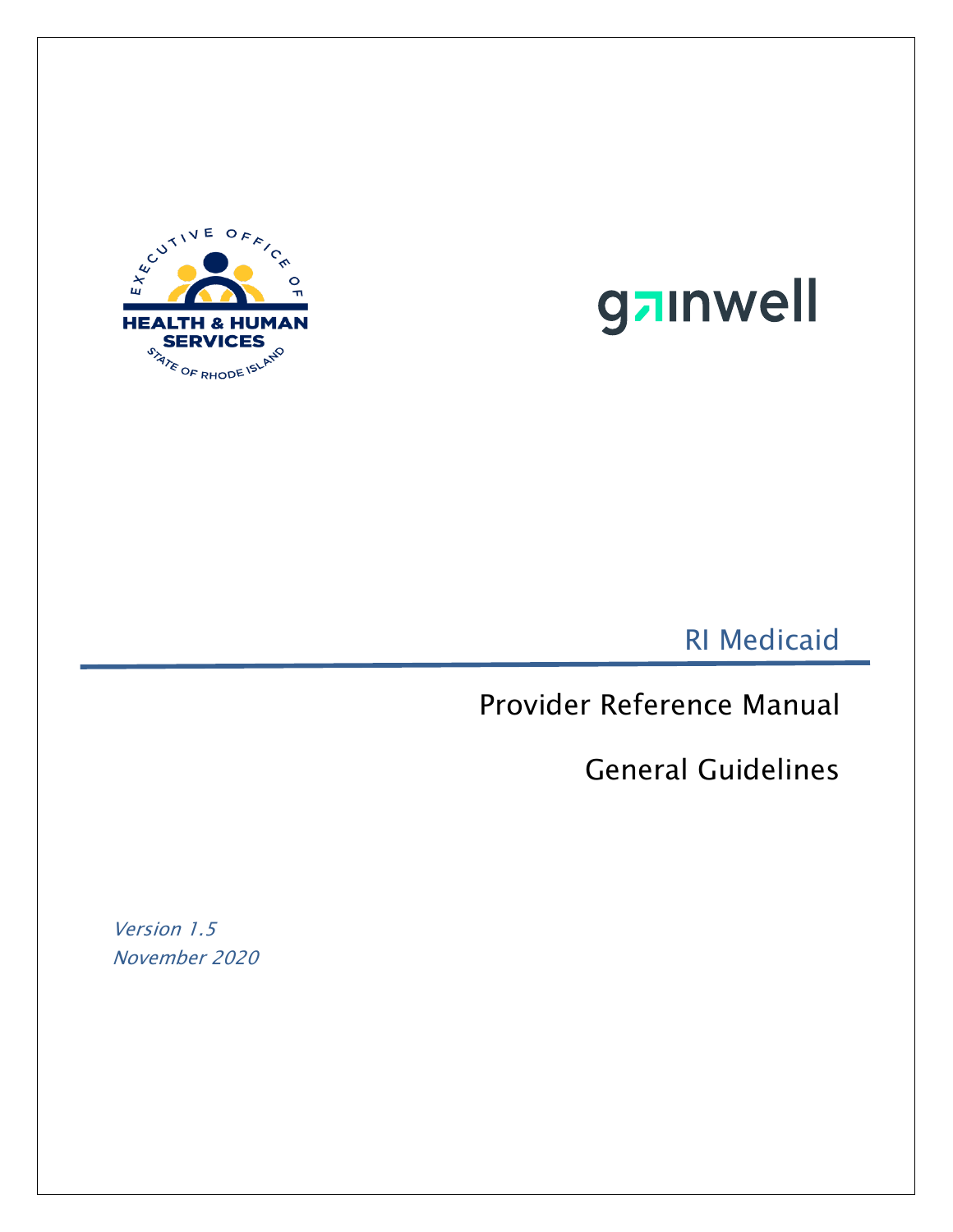# **Revision History**

| <b>Version</b> | Date             | <b>Sections Revised</b>            | <b>Reason for Revision</b>  |
|----------------|------------------|------------------------------------|-----------------------------|
| 1.0            | March, 2015      | All sections                       | Newly Created               |
| 1.1            |                  | All sections                       |                             |
|                | November, 2015   |                                    | <b>HPE</b> changes          |
| 1.2            | January 14, 2016 | Provider enrollment, Record        | Updated information         |
|                |                  | Retention, Prior Authorization,    |                             |
|                |                  | Covered Services, Medical          |                             |
|                |                  | Necessity,                         |                             |
|                |                  | Investigative/Experimental         |                             |
|                |                  | procedures, Ordering, Prescribing, |                             |
|                |                  | Referring Provider                 |                             |
| 1.3            | June, 2017       | All                                | DXC conversion              |
| 1.4            | August, 2017     | Enrollment                         | Clarification of enrollment |
|                |                  |                                    | effective date              |
| 1.5            | November 2020    | A11                                | Gainwell Technologies       |
|                |                  |                                    | Conversion                  |
|                |                  |                                    |                             |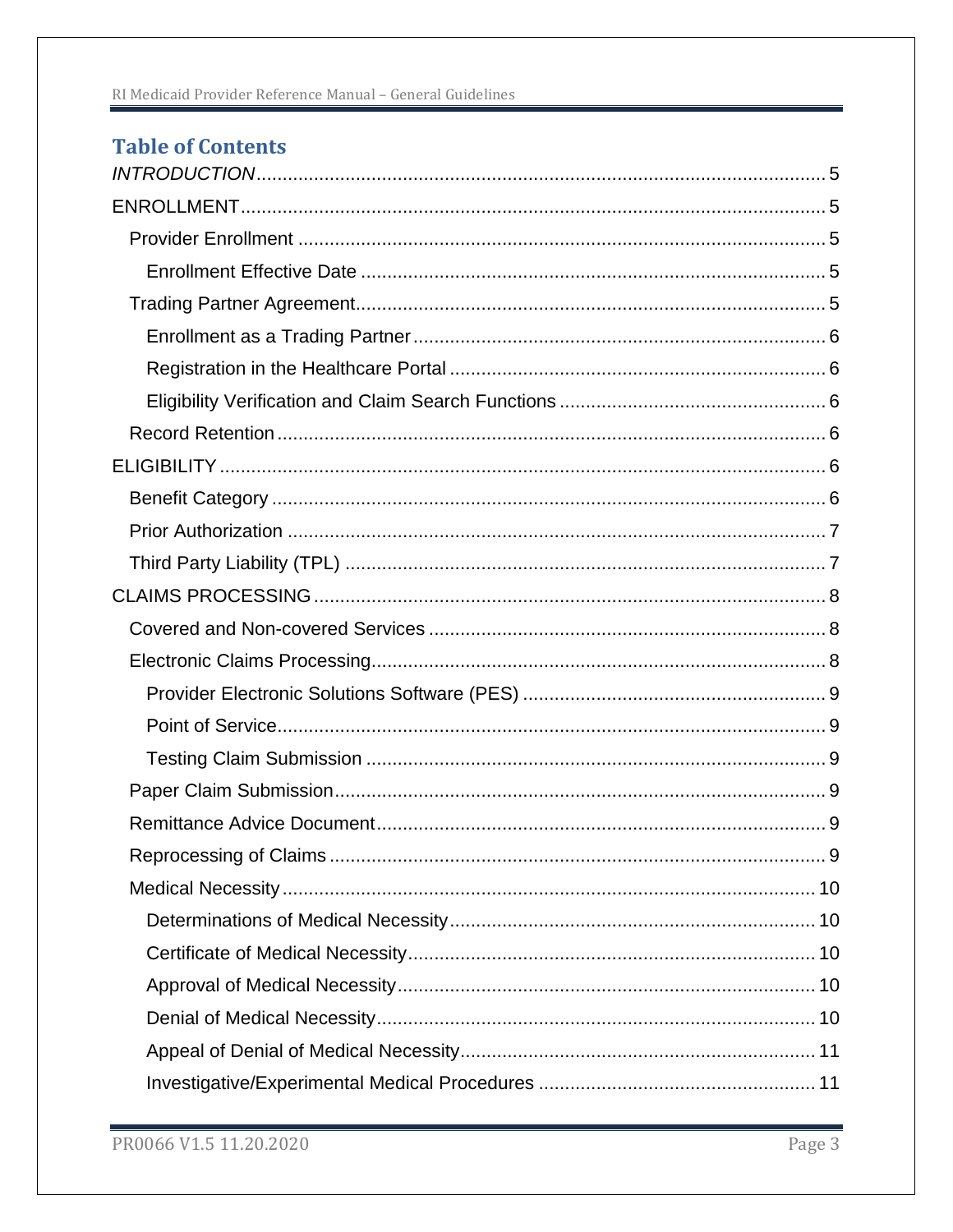#### RI Medicaid Provider Reference Manual – General Guidelines

| Other Insurance - Co-insurance, Deductible, and Co-payments 12 |  |
|----------------------------------------------------------------|--|
|                                                                |  |
|                                                                |  |
|                                                                |  |
|                                                                |  |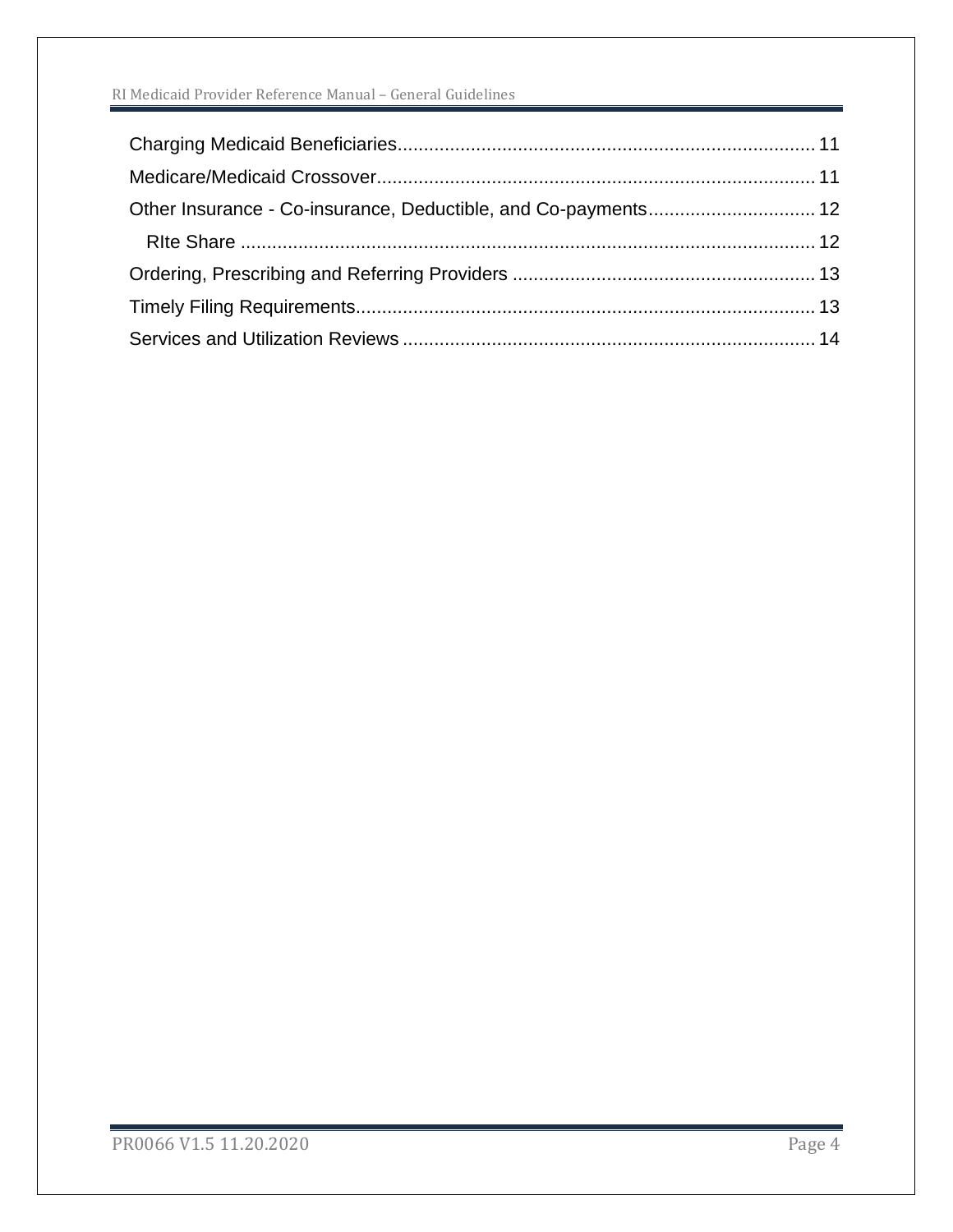# <span id="page-4-0"></span>*INTRODUCTION*

The Rhode Island Executive Office of Health and Human Services (EOHHS), in conjunction with Gainwell Technologies, developed provider reference manuals for all Medicaid Providers. The purpose of this guide is to assist Medicaid providers with general Medicaid policy, coverage information and claim reimbursement applicable for all providers. Information pertaining to individual provider types is found in the more specific provider manuals. The Gainwell Technologies Customer Service Help Desk is also available to answer questions not covered in these manuals.

Gainwell Technologies can be reached by calling:

- 1-401-784-8100 for local and long distance calls
- 1-800-964-6211 for in-state toll calls or border community calls

### <span id="page-4-1"></span>**ENROLLMENT**

For participation and recertification guidelines for specific provider programs and service types, please refer to the provider manual for that program or service type. The following enrollment guidelines are general in nature and apply to all providers.

### <span id="page-4-2"></span>**Provider Enrollment**

Gainwell Technologies is the fiscal agent for EOHHS and the Medicaid Program, and as the fiscal agent is responsible for enrollment, claims processing and reconciliation.

Providers must complete the enrollment process before claims are accepted. Information on enrollment is found on the [EOHHS](http://www.eohhs.ri.gov/) website. From the *Providers and Partners* dropdown, select [Provider Enrollment.](http://www.eohhs.ri.gov/ProvidersPartners/ProviderEnrollment.aspx)

Providers enroll electronically through the [Healthcare Portal.](http://www.riproviderportal.org/) Instructions for completing the online application can be found on the Healthcare Portal homepage, on the *Enrollment User Guide* tab.

#### <span id="page-4-3"></span>**Enrollment Effective Date**

Retroactive enrollment date is limited to the first day of the month in which the enrollment application is approved.

#### <span id="page-4-4"></span>**Trading Partner Agreement**

A Trading Partner Agreement is required to access the secured portion of the EOHHS website. Providers must complete an Electronic Data Interchange (EDI) Trading Partner Agreement (TPA). Trading Partner enrollment allows access to the following:

- Flectronic submission of claims
- Eligibility verification
- Claims status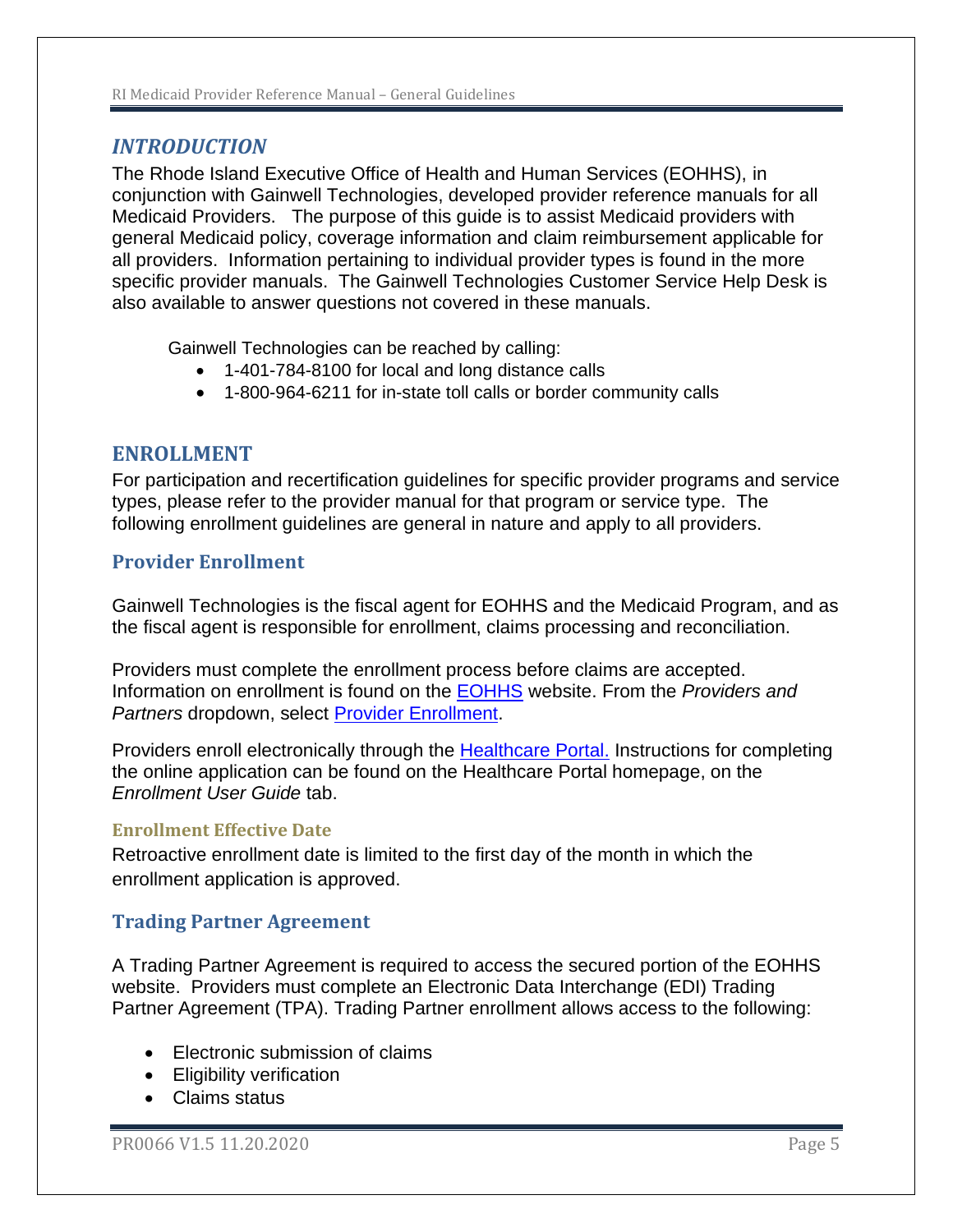- Access to Remittance Advice documents
- Third Party Liability and Prior Authorization information

## <span id="page-5-0"></span>**Enrollment as a Trading Partner**

New providers, and providers needing to re-enroll as a Trading Partner, must enroll as a Trading Partner in the [RI Medicaid Healthcare Portal.](http://www.riproviderportal.org/) Select the Trading Partner enrollment link from the homepage to complete the online Trading Partner enrollment application. After successful completion, a Trading Partner number is assigned. This number is then used to register in the [Healthcare Portal.](http://www.riproviderportal.org/) Instructions for enrollment and registration are found on the **Healthcare Portal resource page** 

# <span id="page-5-1"></span>**Registration in the Healthcare Portal**

Once a Trading Partner number is obtained, that number must be used to register in the Healthcare Portal. Registration is required before any electronic services can be accessed.

From the homepage of the [RI Medicaid Healthcare Portal,](http://www.riproviderportal.org/) select the *Register Now* link and follow the online instructions. For additional help, a user guide and a quick reference troubleshooting guide are available on the [Healthcare Portal resource page.](http://www.eohhs.ri.gov/ProvidersPartners/HealthcarePortal.aspx)

# <span id="page-5-2"></span>**Eligibility Verification and Claim Search Functions**

Once registered in the Healthcare Portal, Trading Partners must login to the [RI](http://www.riproviderportal.org/)  [Medicaid Healthcare Portal](http://www.riproviderportal.org/) with their identification number and password. Once logged into the portal, the Trading Partner must select *My Profile*, and scroll down to the *Roles* section of the page and select the *Add Role* button. After entering the requested information, access to the eligibility verification and search claims functions will be enabled. Step by step instructions are available in the first section of the [Quick](http://www.eohhs.ri.gov/Portals/0/Uploads/Documents/Access_to_Web_Services.pdf)  [Reference Guide.](http://www.eohhs.ri.gov/Portals/0/Uploads/Documents/Access_to_Web_Services.pdf)

# <span id="page-5-3"></span>**Record Retention**

Providers agree to maintain, for a minimum of ten (10) calendar years after the year of service, information and records necessary to determine the nature and extent of services rendered under the RI Medicaid Program and furnish them in the State of Rhode Island upon request by the Secretary of the Executive Office of Health and Human Services (EOHHS), the RI Medicaid Program, and to the Department of Attorney General Medicaid Fraud Control Unit.

# <span id="page-5-4"></span>**ELIGIBILITY**

# <span id="page-5-5"></span>**Benefit Category**

For payment to be made by the RI Medicaid Program, a beneficiary must be eligible on the date of service. It is the provider's responsibility to confirm the beneficiary's eligibility on the date the order is received and on the date of service. Beneficiary eligibility can be verified on the RI Medicaid Healthcare Portal.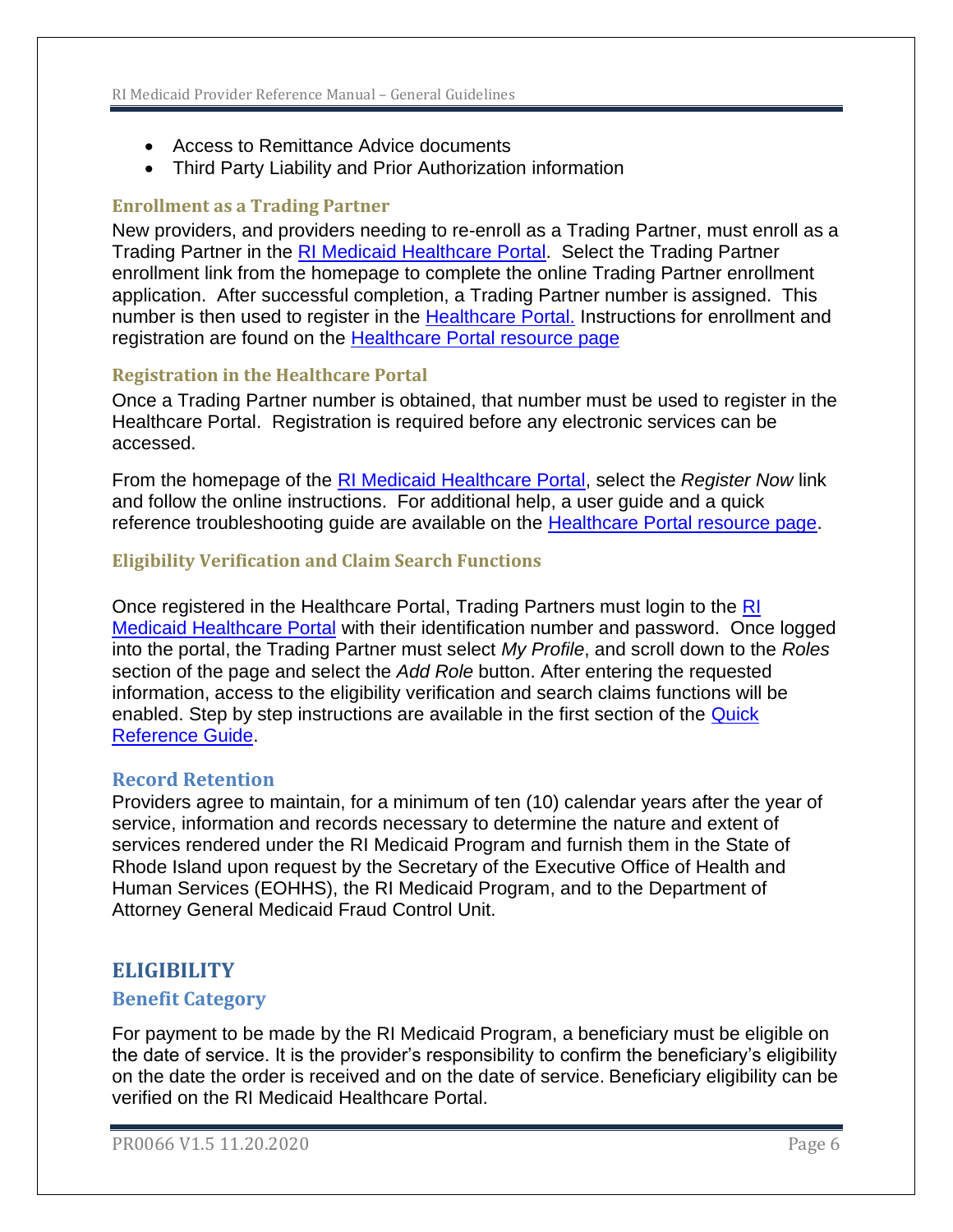Trading Partners may verify the eligibility of beneficiaries, by selecting the *eligibility tab* on the orange tool bar in the [RI Medicaid Healthcare Portal.](http://www.riproviderportal.org/) The beneficiary's Medicaid ID number is required to perform an eligibility search.

The RI Medicaid Program provides coverage for necessary medical services to beneficiaries who are Categorically Needy or Medically Needy. Both provide the same level of coverage, but the method of qualification is different.

Categorically Needy are those adults, families, pregnant women, and children who qualify based on income level, as well as those receiving cash assistance under the Aid to Families with Dependent Children (AFDC) program, and the SSI program for the Aged, Blind or Disabled.

Medically Needy are those beneficiaries whose income or resources disqualify them for coverage but qualify when a flexible test of income applies excess income to certain allowable medical expenses. This enables the individual to "spend down" to within a medically needy income limit (MNIL) established by the Medicaid agency.

Procedures billed retrospectively for beneficiaries who have retroactive eligibility are valid if all conditions for billing are met.

### <span id="page-6-0"></span>**Prior Authorization**

Prior Authorization (PA) is required for specific procedures, services, and equipment as identified by the RI Medicaid Program. The request for Prior Authorization is initiated by the provider. Upon completion of the review, Prior Authorization status is available in the Healthcare Portal. Written notification of denials and incomplete requests are returned to the provider. See specific provider manual for more information. Prior Authorization is not a guarantee of payment. Payment is subject to all general conditions of RI Medicaid, including beneficiary eligibility, other insurance and program restrictions.

Retroactive authorization is required in the following instances:

- Retroactive eligibility
- Primary payer benefits exhausted
- Primary payer recoupment

# <span id="page-6-1"></span>**Third Party Liability (TPL)**

RI Medicaid is the payer of last resort. All third-party programs must be utilized before any payment can be made by RI Medicaid. If payment from other third parties is equal to or exceeds the RI Medicaid allowable amount, no payment will be made on the claim by RI Medicaid. RI Medicaid is considered payment in full. The provider is not allowed to bill the recipient for any additional charges not paid for by RI Medicaid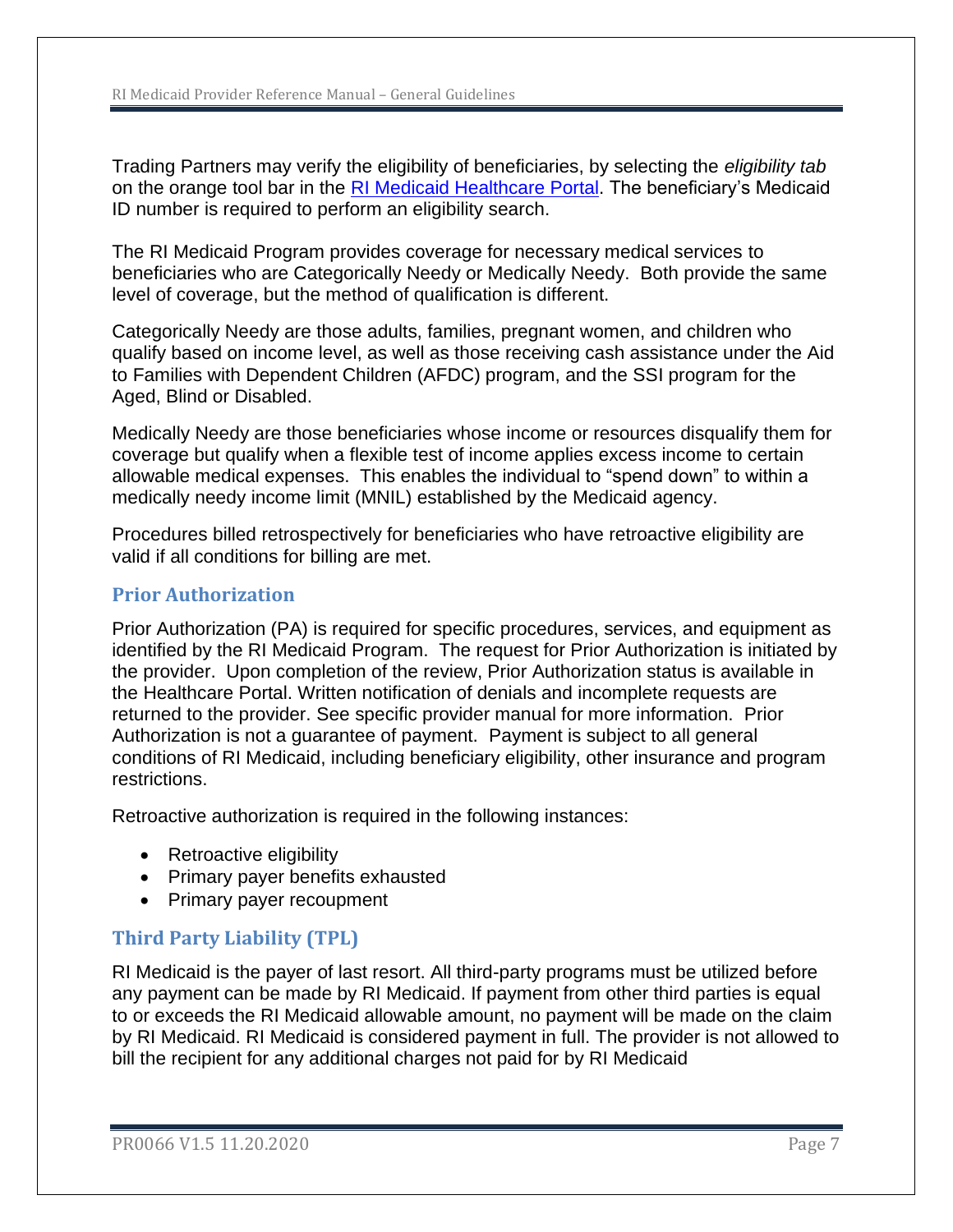To determine primary coverage, providers should obtain information from the beneficiary at the time service is requested. A provider could also verify third party coverage through the Healthcare Portal, using the eligibility verification function. After exhausting all third-party resources, the following information is required to appear on all claims billed to the Medicaid Program:

- Other insurance carrier name
- Policy number
- EOB (with explanation page if separate) from primary carrier if billed on paper
- Applicable TPL carrier code [\(found on EOHHS website\)](http://www.eohhs.ri.gov/Portals/0/Uploads/Documents/carrier_code.pdf)
- Payment amount from the other insurance, as well as copay, co-insurance, and deductible.

The Medicaid Program is not liable for payment of services that would have been reimbursable by the private payer if applicable rules of that private plan had been followed. The beneficiary must seek care from network providers and authorizations or referrals must be obtained as required. If the provider does not participate with the commercial carrier, the provider is expected to refer the beneficiary to a participating provider.

# <span id="page-7-0"></span>**CLAIMS PROCESSING**

For claims processing details for specific provider programs and service types, please refer to the provider manual for that program or service type. Claims may only be submitted for services after the delivery of the service.

# <span id="page-7-1"></span>**Covered and Non-covered Services**

Covered services are listed in the Provider Manuals. Some services are subject to frequency limitations.

Providers are required to consult the appropriate provider manual for covered services and frequency limitations.

# <span id="page-7-2"></span>**Electronic Claims Processing**

Electronic submission of claims is the preferred method to expedite claims processing. Electronic claims offer:

- Cost savings
- Faster turnaround time
- Free Provider Electronic Solutions (PES) software for billing
- No original signature required
- Quicker corrections
- Quicker reimbursements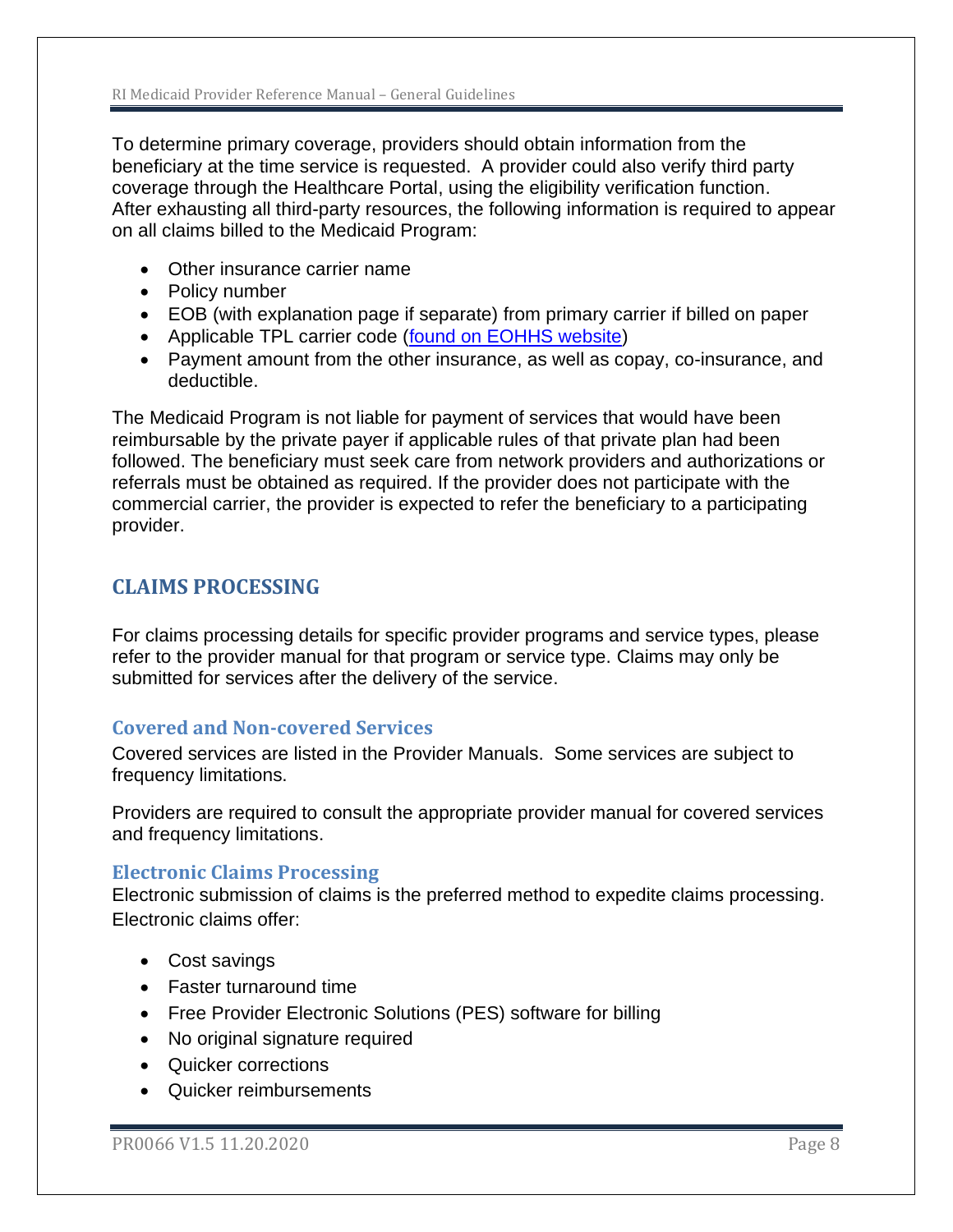All Medicaid providers must utilize HIPAA compliant software to submit claims electronically. Providers in Rhode Island may use Gainwell Technologies free software, Provider Electronic Solutions (PES), or software that has completed HIPAA compliance testing with Gainwell Technologies.

#### <span id="page-8-0"></span>**Provider Electronic Solutions Software (PES)**

Free software is available for providers to submit claims electronically. [Provider](http://www.eohhs.ri.gov/ProvidersPartners/BillingampClaims/ProviderElectronicSolutionsPESSoftware.aspx)  [Electronic Solutions software \(PES\)](http://www.eohhs.ri.gov/ProvidersPartners/BillingampClaims/ProviderElectronicSolutionsPESSoftware.aspx) is available to support your HIPAA compliant electronic billing needs and may be downloaded from the website. Electronic submission of claims ensures faster turnaround time, which increases payment to your office based on the validity of your submission.

#### <span id="page-8-1"></span>**Point of Service**

Pharmacy claims are submitted POS, using NCPDP D.0 standards only. Pharmacy claims cannot be submitted using PES or paper.

#### <span id="page-8-2"></span>**Testing Claim Submission**

Trading Partners who wish to test electronic claim submission with RI Medicaid should send a testing request to: [riediservices@dxc.com.](mailto:riediservices@dxc.com)

### <span id="page-8-3"></span>**Paper Claim Submission**

There may be instances when it is necessary to submit a claim on a paper claim form. For sample claim forms and instructions for completion, please visit the [Forms and](http://www.eohhs.ri.gov/ProvidersPartners/FormsApplications.aspx)  [Applications](http://www.eohhs.ri.gov/ProvidersPartners/FormsApplications.aspx) page of the EOHHS website.

#### <span id="page-8-4"></span>**Remittance Advice Document**

Remittance Advice (RA) documents are available to review the status of claims submitted to RI Medicaid. Remittance Advice documents are accessed electronically through the **Healthcare Portal.** Trading Partners can access the last four remittance advice documents. Once a new one is produced, the oldest one is no longer available. Trading Partners are encouraged to download or print these documents as soon as they become available to ensure access to this important information. The Payment and Processing Schedule for claims can be found on the **Billing and Claims** page of the [EOHHS website](http://www.eohhs.ri.gov/)

The first page of the RA contains important messages and updates for Trading Partners. For assistance in reading the document, visit **Billing 101: Understanding** [Remittance Advice.](http://www.eohhs.ri.gov/ProvidersPartners/ProviderTrainingandEducation.aspx) 

#### <span id="page-8-5"></span>**Reprocessing of Claims**

At times, claims may need to be reprocessed. Adjustments may be requested on paid or partially paid claims. Recoupments are necessary when the full amount paid needs to be recouped. Recoupments are deducted from the next Medicaid payment to the provider. Refunds are made by sending checks payable to the State of Rhode Island. For detailed information, visit [Billing 101: Adjustments, Recoupments and Refunds.](http://www.eohhs.ri.gov/Portals/0/Uploads/Documents/Billing101_Part3_slides.pdf)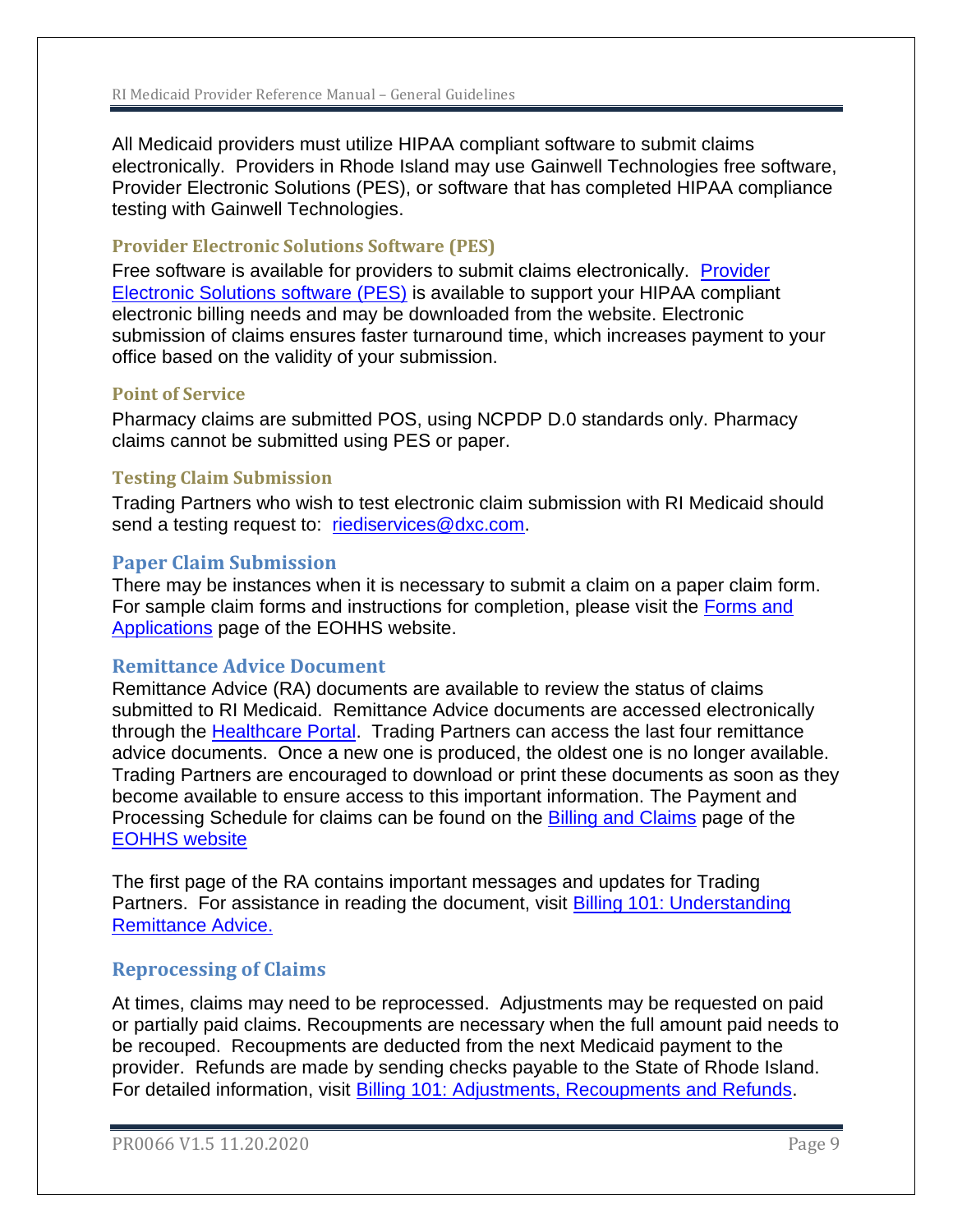# <span id="page-9-0"></span>**Medical Necessity**

The RI Medicaid Program provides payment for covered services only when the services are determined to be medically necessary. The term "medical necessity" or "medically necessary service" means medical, surgical, or other services required for the prevention, diagnosis, cure or treatment of a health related condition including such services necessary to prevent a decremental change in either medical or mental health status.

Medically necessary services must be provided in the most cost effective and appropriate setting and shall not be provided solely for the convenience of the beneficiary, caretaker, or service provider.

#### <span id="page-9-1"></span>**Determinations of Medical Necessity**

Determinations that a service or procedure is medically necessary are made by the staff, consultants and designees of the RI Medicaid Program, and also by individuals and organizations under contract to EOHHS.

#### <span id="page-9-2"></span>**Certificate of Medical Necessity**

A Certificate of Medical Necessity is required for all services covered under this program. This form must be completed and signed by the prescribing prescriber. An actual signature must be present on this form. Rubber stamps or facsimiles are not allowed.

A Certificate of Medical Necessity is valid for 12 months from the date of issue.

#### <span id="page-9-3"></span>**Approval of Medical Necessity**

The RI Medicaid program and its designees determine which services are medically necessary on a case-by-case basis, both in pre-payment and post-payment reviews, and via prior authorizations. Such determinations are the judgment of the RI Medicaid program. The prescription or recommendation of a physician or other service provider of medical services is required for a determination of medical necessity to be made, but such prescription or recommendation does not mean that the RI Medicaid program will determine the provider's recommendation to be medically necessary. The RI Medicaid program is the final arbiter of determination of medical necessity.

#### <span id="page-9-4"></span>**Denial of Medical Necessity**

When the RI Medicaid Program is requested to pay directly (fee-for-service) for a particular service for a beneficiary who has other third party coverage (such as Medicare or Blue Cross), for that particular service, if the third party denies payment for services based on medical necessity, this determination is adopted by the RI Medicaid Program. An independent determination of medical necessity is not made in such circumstances. For example, if federal Medicare determines that a home health service or DME item is not medically necessary, then that determination is binding on the RI Medicaid Program and payment for the service cannot be made.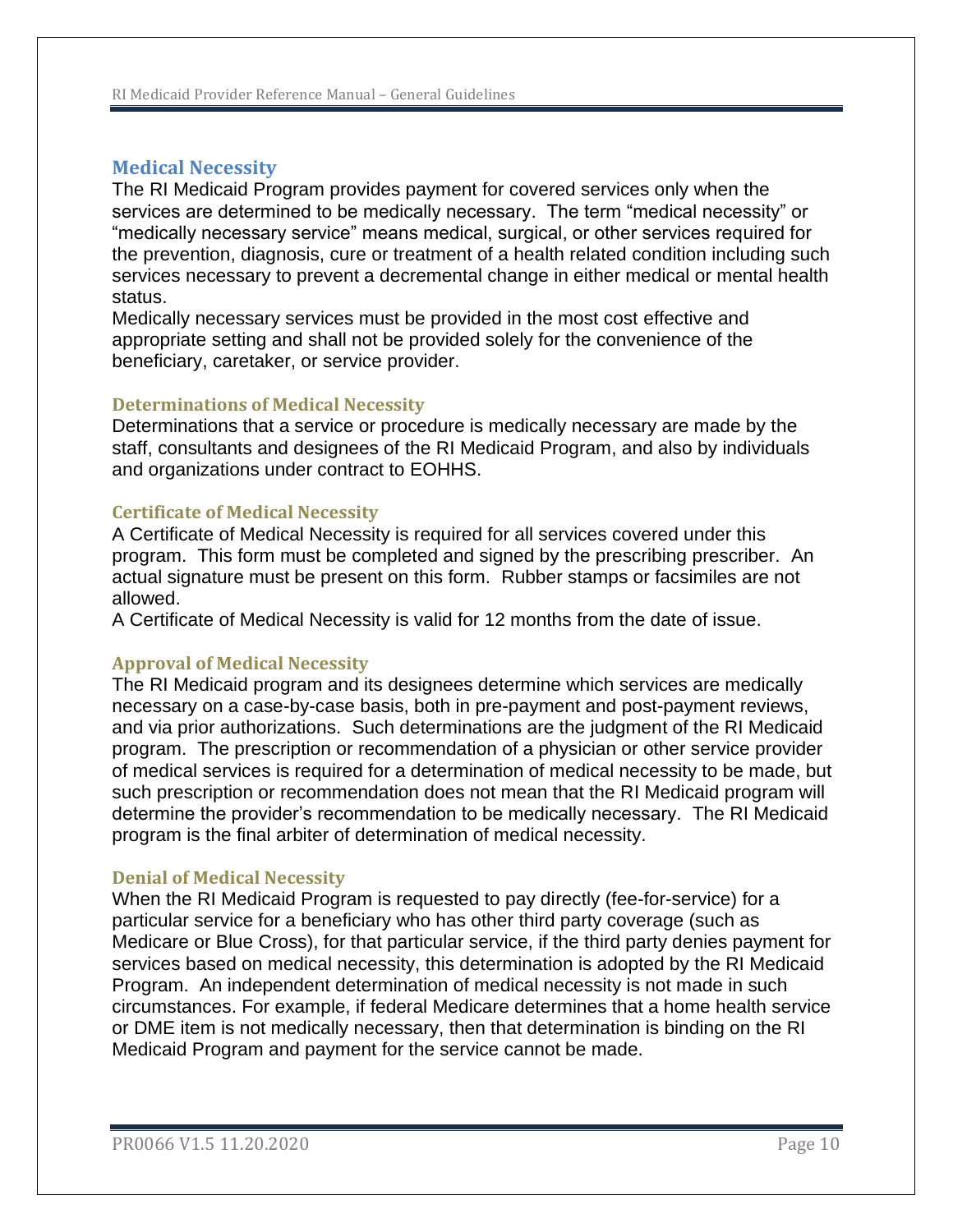#### RI Medicaid Provider Reference Manual – General Guidelines

#### <span id="page-10-0"></span>**Appeal of Denial of Medical Necessity**

Determinations made by the RI Medicaid Program are subject to appeal by the beneficiary only. Providers may not appeal denials of medical necessity. Procedures are available for individuals who are aggrieved because of an agency decision or delay in making a decision of medical necessity. Please refer to the Medicaid Code of Administrative Rules, Section 0110: Complaints and Hearings.

#### <span id="page-10-1"></span>**Investigative/Experimental Medical Procedures**

RI Medicaid does not cover experimental or investigational medical and surgical procedures, equipment, medications, or cosmetic procedures.

RI Medicaid does not cover FDA Category A or B devices or equipment. Medical devices not approved by the FDA are considered investigational and are not covered by RI Medicaid.

The RI Medicaid Program determines whether a treatment, procedure, facility, equipment, drug or supply is experimental or investigational.

### <span id="page-10-2"></span>**Charging Medicaid Beneficiaries**

Unless otherwise stipulated, the Medicaid Program reimbursement is considered payment in full. The provider is not permitted to seek further payment from the beneficiary in excess of the Medicaid Program rate. This includes the billing of a beneficiary resulting from a denied claim for any reason other than eligibility. In general, beneficiaries of RI Medicaid cannot be billed for any covered service or missed appointment.

#### <span id="page-10-3"></span>**Medicare/Medicaid Crossover**

The Medicaid Program reimbursement for crossover claims is always capped by the established Medicaid Program allowed amount, regardless of coinsurance or deductible amounts. This includes Medicare replacement policies.

#### *Professional Crossovers*

The Medicaid Program will pay the lesser of:

- The difference between the Medicaid Program allowed amount and the Medicare Payment (Medicaid Program allowed minus Medicare paid); or
- The Medicare coinsurance and deductible up to the Medicaid Program allowed amount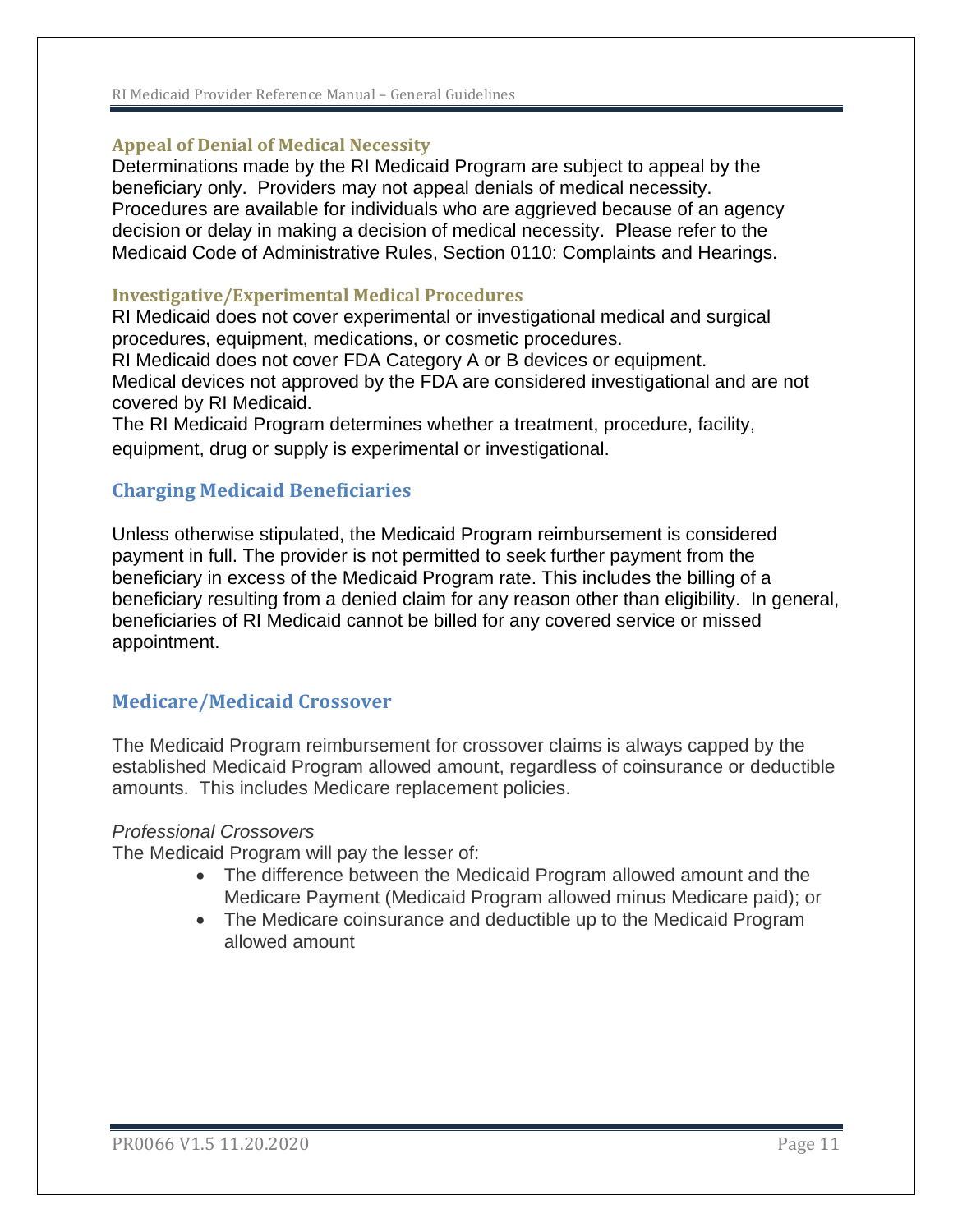## *Institutional Claims*

The Medicaid Program will pay:

• The provider's Ratio of Cost to Charges (RCC) percentage times the Medicare coinsurance and deductible.

### *Pharmacy Claims*

The only claims that are covered are the Part D excluded drugs. Medicaid does not wrap co-payments or co-insurance for Medicare.

# <span id="page-11-0"></span>**Other Insurance - Co-insurance, Deductible, and Co-payments**

Medicaid Program beneficiaries who have other insurance may have a co-insurance, deductible, and/or co-payment liability amount that must be met. The other insurance carrier must be billed first, then the provider must submit the appropriate claim adjustment reason codes from the other carrier's EOB for electronic claims. Claims submitted on paper must include the other carrier's EOB. If the other insurance has paid for the service, the Medicaid Program will pay any co-insurance, deductible, and in some instances co-payment as long as the total amount paid by the other insurance does not exceed the Medicaid Program allowed amount(s) for the service(s). If the other insurer paid more than the Medicaid allowed amount, the claim will be paid at zero and is considered payment in full

#### <span id="page-11-1"></span>**RIte Share**

RIte Share Premium Assistance Program subsidizes the costs of enrolling Medicaid eligible individuals and families in employer sponsored health insurance (ESI) plans that have been approved as meeting certain cost and coverage requirements.

RI Medicaid pays the ESI premium the policy holder must pay to the employer for his or her own individual coverage and for family/dependent coverage. Medicaid members enrolled in ESI are not obligated to pay any cost-sharing that is not otherwise applicable to Medicaid. The Medicaid agency pays for any ESI co-insurance and deductibles in such instances. Co-pays are not covered by the Medicaid agency, but RIte Share enrollees are not required to pay co-payments to Medicaid certified providers.

The healthcare provider may not bill the RIte Share member for any cost-sharing required by the ESI, including co-payments. Services and benefits that are covered by Medicaid, but are not offered through the ESI plan, are made available through the Medicaid program. Wrap-around services/coverage ensures that RIte Share enrollees receive health coverage comparable in scope, amount and duration to Medicaid members enrolled in RIte Care or Rhody Health Partners. Medicaid covers these services for Medicaid members participating in RIte Share enrollees when using Medicaid providers. The rules of the primary payer must be followed before Medicaid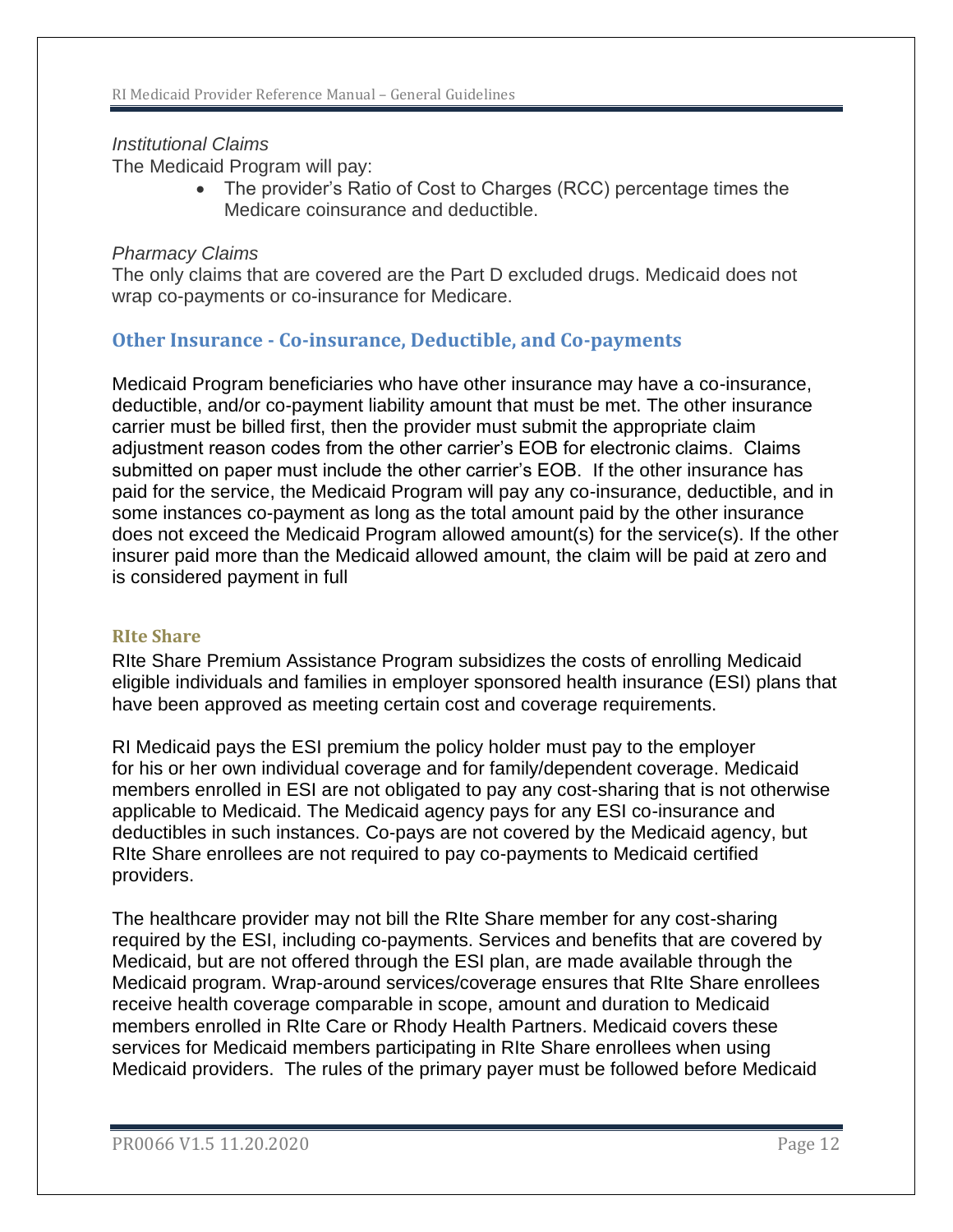will process/reimburse claims for RIte Share members including using in-network providers.

# <span id="page-12-0"></span>**Ordering, Prescribing and Referring Providers**

The Affordable Care Act requires physicians or other eligible practitioners to be enrolled in the Medicaid program to order, prescribe, and refer items or services for Medicaid beneficiaries, even if they do not submit claims to Medicaid.

Providers who must include the referring provider's information include inpatient, outpatient (excluding clinic and ER visits, and observation), pharmacy, psychiatric hospital, skilled home health, radiology, laboratory, DME, chiropractor, dialysis, ambulatory surgical centers, and hospice.

It is the responsibility of the RI Medicaid provider rendering the service to obtain the NPI of the Ordering, Prescribing, Referring provider (OPR) and to confirm that the OPR provider is enrolled in the RI Medicaid program.

Claims submitted without the OPR information will deny due to missing information. Claims with complete information that are processed and paid, will be subject to a post claim review. If it is determined that the OPR provider is not enrolled as a RI Medicaid provider, the claim may be recouped.

The OPR requirement also applies to the submission of prior authorization requests. Prior Authorization request forms must contain the Ordering, Prescribing, or Referring provider's information. If a prior authorization request is submitted without the OPR information or if the OPR provider is not enrolled in the RI Medicaid Program, the prior authorization form will be returned to the billing provider.

# <span id="page-12-1"></span>**Timely Filing Requirements**

A claim for services provided to a Medicaid client, with no other health insurance, has to be received by the States' fiscal agent, Gainwell Technologies within 365 days of the date of service. If the claim is over a year old then a list of the criteria to bypass timely filing is as follows:

- Retroactive client eligibility (within the previous 90 days)
- Retroactive provider enrollment (within the previous 90 days)
- Previous denial from Medicaid (other than a timely filing denial) within the previous 90 days
- Gainwell Technologies processing error within the previous 90 days
- Recoupment of a claim within the previous 90 days. Please note that a recoupment of claims greater than 365 days are not allowed when a new claim will be submitted for increased reimbursement, unless there is a primary payer EOB dated within 90 days.